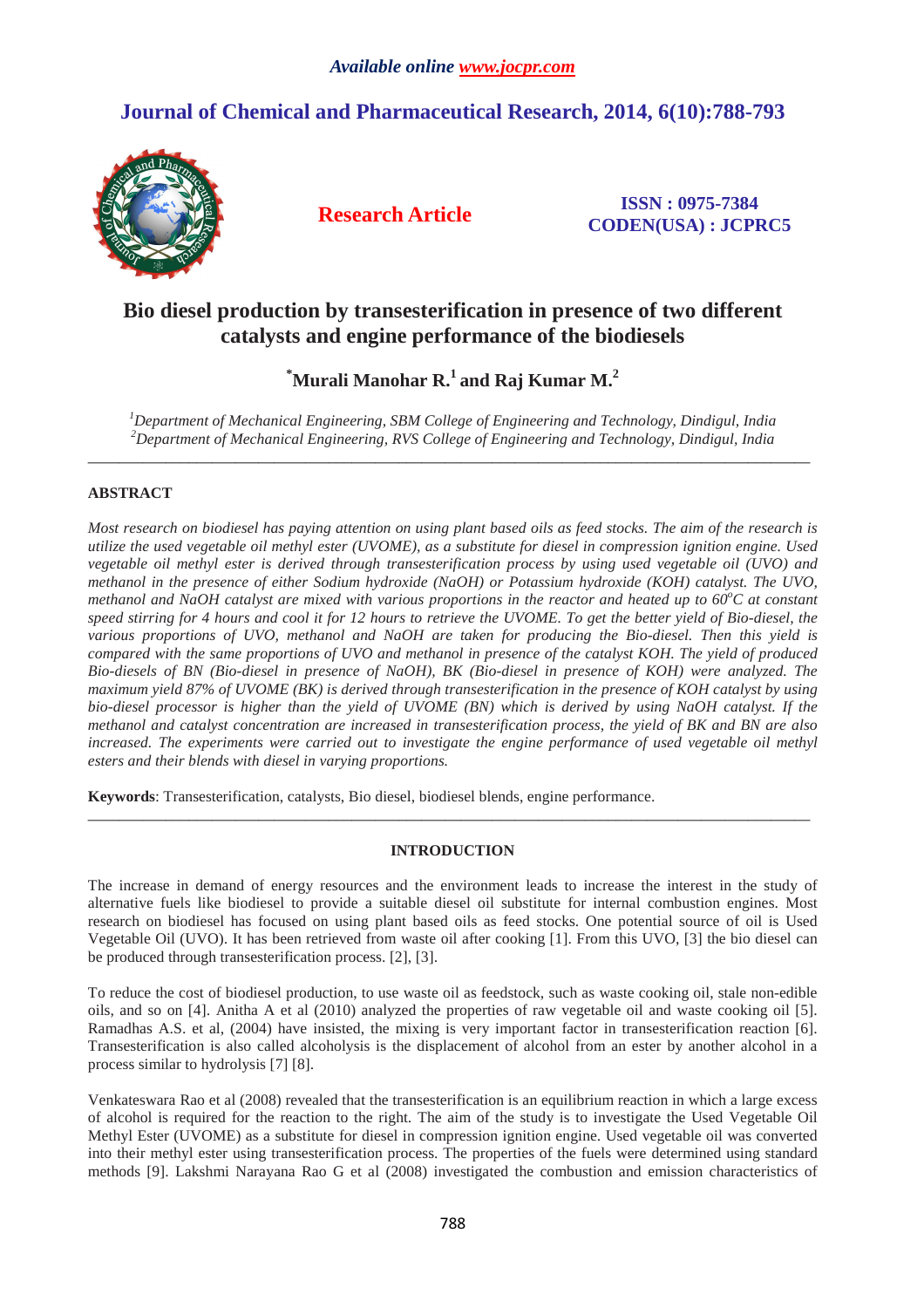*\_\_\_\_\_\_\_\_\_\_\_\_\_\_\_\_\_\_\_\_\_\_\_\_\_\_\_\_\_\_\_\_\_\_\_\_\_\_\_\_\_\_\_\_\_\_\_\_\_\_\_\_\_\_\_\_\_\_\_\_\_\_\_\_\_\_\_\_\_\_\_\_\_\_\_\_\_\_* diesel engine which is fuelled with rice bran oil methyl ester and its diesel blends. Rice bran oil methyl ester (RBME) was derived through the transesterification process [10].

Lakshmi Narayana Rao G. et al (2008) studied the combustion and emission characteristics of a diesel engine fueled with used cooking oil methyl ester (UCME) and its blends. In this study used cooking oil was dehydrated and then transesterified using an alkaline catalyst. Experiments were conducted on a single cylinder naturally aspirated direct injection, air cooled stationary diesel engine. It was observed that, compared to diesel delay of ignition of UCME and its blends were found to be lesser [11].

A.Karthikeyan et al (2009) analyzed the engine performance for Jatropa (JME), Fish oil (FME), Pungamia methyl esters (PME) and their blends in single cylinder, 4 stroke CI engine. The volumetric efficiency values of B20 and B40 blends of all the methyl esters are approximately equal to the volumetric efficiency values of diesel at all loads. For B60, the volumetric efficiency values of FME were higher than all other fuels. The air fuel ratio values of B20 blends for JME, RME, and FME are nearer to the air fuel ratio values of diesel. For B40, B60 and B100 air fuel ratios of JME, RME and FME are less than the air fuel ratio of diesel. The exhaust gas temperature is increased with percentage of methyl esters were increased in the test fuel at all load conditions. The exhaust gas temperature of FME and its blends were lesser than other two methyl esters such as RME, JME and their blends [12].

A.Karthikeyan et al (2009) analyzed the engine performance for fish oil methyl esters in single cylinder engine. The thermal efficiency of B20 blends is less than diesel by 3%, the thermal efficiency of B40 blends FME is less than diesel by 4% and less than diesel by 4% [13]. Gui M.M et al, (2008) reviewed, the demand of fossil fuel increases day to day in the near future, the need to find a renewable energy sources becomes more important all over the world. Bio-diesel is produced from vegetable oils has characteristics similar to petroleum-derived diesel oil and has received considerable attention and used as a substitute fuel for diesel engines [14].

# **EXPERIMENTAL SECTION**

## **Tranesterification**

Used vegetable oil (UVO) is considered as feedstock for the biodiesel production. The method of biodiesel production is transesterification. The general equation for transesterification reaction is given in equation (1).

$$
RCOOR' + R'' OH \leftrightarrow RCOOR'' + R' OH
$$

Transesterification is an effective way to reduce the viscosity of the vegetable oils. During the process of transesterification, used vegetable oil (Used Sunflower oil) reacts with methanol in the presence of catalyst NaOH and form glycerol and vegetable oil methyl ester.

A specified quantity of vegetable oil and methanol were taken in the reactor. A few grams of NaOH were also added to reactor. The proportions were heated up to  $60^{\circ}$ C that is below the boiling point of methanol and the contents need to mix vigorously fast for 2-3 hours till the ester was formed so that the chemical reaction should take place with effect. The mixture was cooled to room temperature and few drops of hydrochloric acid were added to neutralize it. Then the contents were washed with hot distilled water and allowed to settle overnight in a separator vessel. But the result can be far better if the mixture in mixing tank is kept for 1 day. Two layers were formed, top layer was the methyl ester and the bottom was glycerol. The glycerol was settled down at the bottom of the reactor because biodiesel is lighter than glycerin. The glycerin was drained off using the separator valve fitted at the bottom of the reactor.

To retrieve the better yield of UVOME, the experiments were conducted for different proportions of Used vegetable oil, Methanol in presence of NaOH and the results were recorded. The same proportions of UVO, methanol in presence of KOH were also recorded. From the experiments results the better yield of UVOME in presence of NaOH which is called as BN and UVOME in presence of KOH that is BK were compared. The properties of the diesel, BN and BK are given in Table.1.

| Properties                              | Diesel   | <b>BN</b> | BK      |
|-----------------------------------------|----------|-----------|---------|
| Density $(kgm-3)$                       | 830      | 889       | 878     |
| Kinematic Viscosity @ 40°C              | 3.2      | 6.5       | 6.2     |
| Heating Value $(MJkg^{-1})$             | 42.9     | 37.8      | 36.7    |
| Flash point $(^{\circ}C)$               | 50       | 172       | 178     |
| Auto ignition temperature $(^{\circ}C)$ | 260      | 455       | 463     |
| Oxygen $(\%)$                           | $\Omega$ | $10-12$   | $10-13$ |

|  |  |  | Table 1. The properties of the diesel, BN and BK |
|--|--|--|--------------------------------------------------|
|--|--|--|--------------------------------------------------|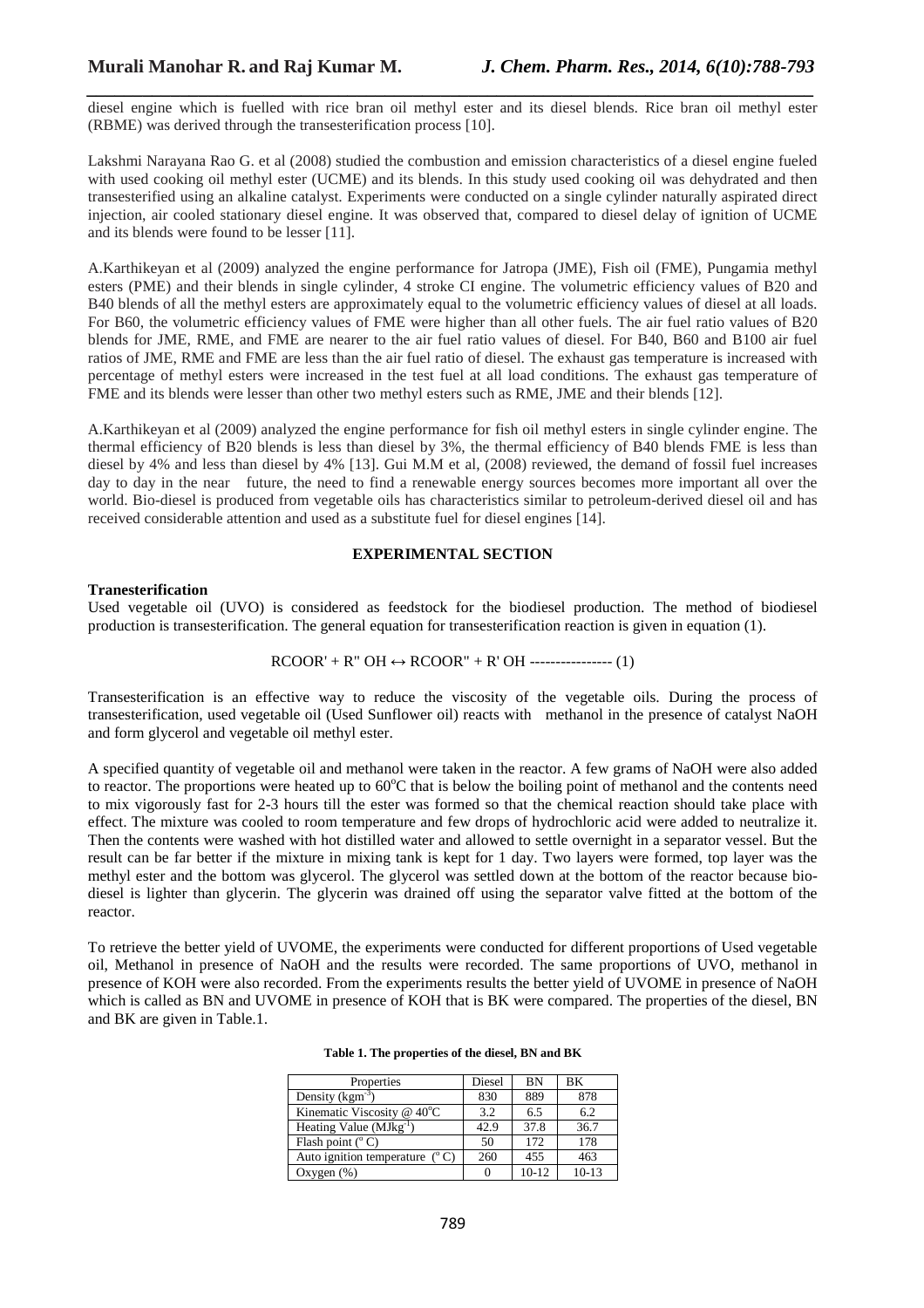## **Experimental engine setup**

The performance tests were carried on a single cylinder, four stroke, and water-cooled kirloskar computerized diesel engine setup. Diesel engine was directly coupled to an eddy current dynamometer. The engine and dynamometer were interfaced to a control panel, which was connected to a computer. This computerized test rig was used for reading the test parameters such as fuel flow rate, temperature, air flow rate, and load for calculating the engine such as power, brake specific fuel consumption, brake thermal efficiency, etc. The experimental engine setup is as shown in fig.1. Experiments were conducted when the engine was fuelled with UVOME and their blends with proportions of 20:80, 100% (by volume), which are generally called as B20, B100 respectively. The experiments are conducted for diesel, Bio diesel blends of B20N, B100N, B20K, and B100K.

*\_\_\_\_\_\_\_\_\_\_\_\_\_\_\_\_\_\_\_\_\_\_\_\_\_\_\_\_\_\_\_\_\_\_\_\_\_\_\_\_\_\_\_\_\_\_\_\_\_\_\_\_\_\_\_\_\_\_\_\_\_\_\_\_\_\_\_\_\_\_\_\_\_\_\_\_\_\_*



**Fig1. Experimental engine setup** 

#### **RESULTS AND DISCUSSION**

# **Results of the yield of Used Vegetable oil Methyl ester (UVOME)**

The comparison of the yield of UVOME (%) by using two different catalysts (NaOH and KOH) by varying methanol is shown in Fig.2. Fig 3.shows the comparison of the yield of UVOME (%) by using two different catalysts (NaOH and KOH) by varying UVO. The yield of UVOME (%) is compared by using two different catalysts (NaOH and KOH) by varying catalyst concentration as shown in fig 4.The fig 2 to fig.4 clearly show that, the yield of UVOME (BK) is derived through transesterification by KOH catalyst is higher than the yield of UVOME (BN) which is derived by using NaOH catalyst. It is observed that when the methanol concentration is increased in transesterification process, the yield of BK and BN are also increased. The yield is higher, when the catalyst concentration is increased; however it is lower when the UVO concentration is increased. Compared to the yield of BN, BK has the maximum yield of 87% which is increased by 2.4 % than BN. If the UVO is increased, the yield of BK and BN are reduced. BN is reduced by 2% in the yield of BN than the yield of BK. When the concentration of catalyst is increased in the transesterification process, the yield of BN and BK are also increased. The yield of BK is increased by 8% than the yield of BN. From these results it is observed that this emulsification can be alleviated reducing shaking intensity during washing and separation of biodiesel from glycerol. In spite of better yield, using NaOH causes more emulsion than KOH and makes difficult to separate biodiesel from glycerin. Due to this reason, KOH has been concluded as a better catalyst than NaOH to retrieve the maximum yield.



**Fig.2. Yield of UVOME (%) by using two different catalysts (NaOH and KOH) by varying methanol**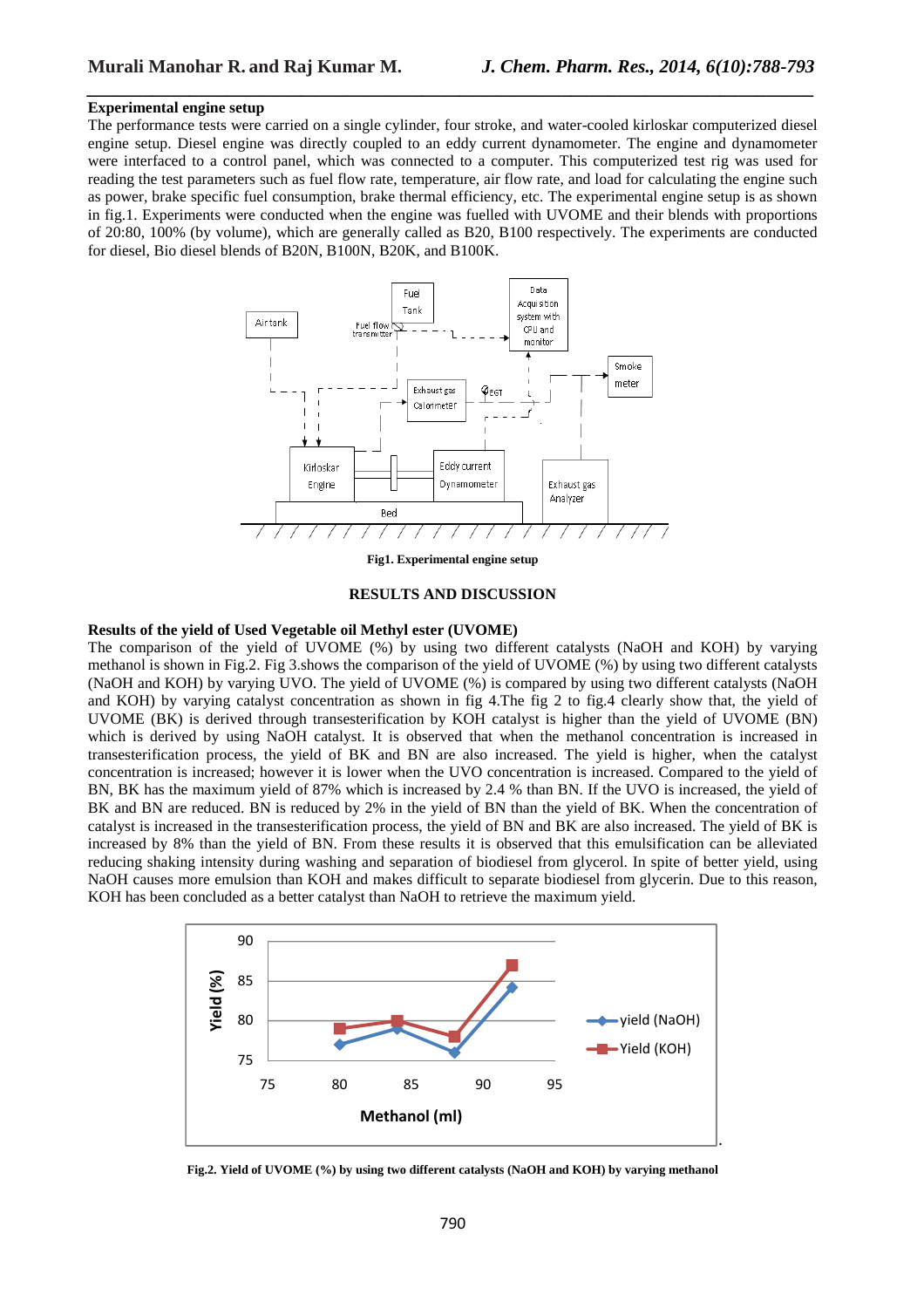





**Fig 4.Yield of UVOME (%) by using two different catalysts (NaOH and KOH) by varying catalyst concentration** 

### **Brake Specific Fuel Consumption (BSFC)**

Comparison of the Brake Specific Fuel Consumption **(**BSFC) for diesel, B20N and B20K with varying Brake Power (BP) is shown in fig.5. The lower value of BSFC is obtained when the B20N fuel is tested than B20K.The value is increased by 1.875% in B20K which is almost closer to diesel. Fig. 6 shows the comparison of BSFC for diesel, B100N and B100K with varying Brake Power. The value of BSFC is increased when the B100N fuel is tested. The value of BSFC is reduced by 4.75% than that of B100N. The result for the variation in the brake specific fuel consumption (BSFC) is represented in the fig.5 and fig.6 are clearly explained that, all the fuels, the BSFC falls with increasing load and Brake Power and the differences of BSFC are very small when varying the fuels. The lowest BSFC value is 0.2852 kg/kW-h for diesel than other BN and its blends, BK and its blends because UVOME has lower calorific value than that of diesel. Hence the specific fuel consumption is slightly higher than that of diesel for UVOME and its blends. The higher BSFC value in the case of B100N in higher brake power is due to their low energy content, high specific gravity and low calorific value, compared to diesel.



**Fig 5. Comparison of BSFC for Diesel, B20N and B20K with varying Brake Power**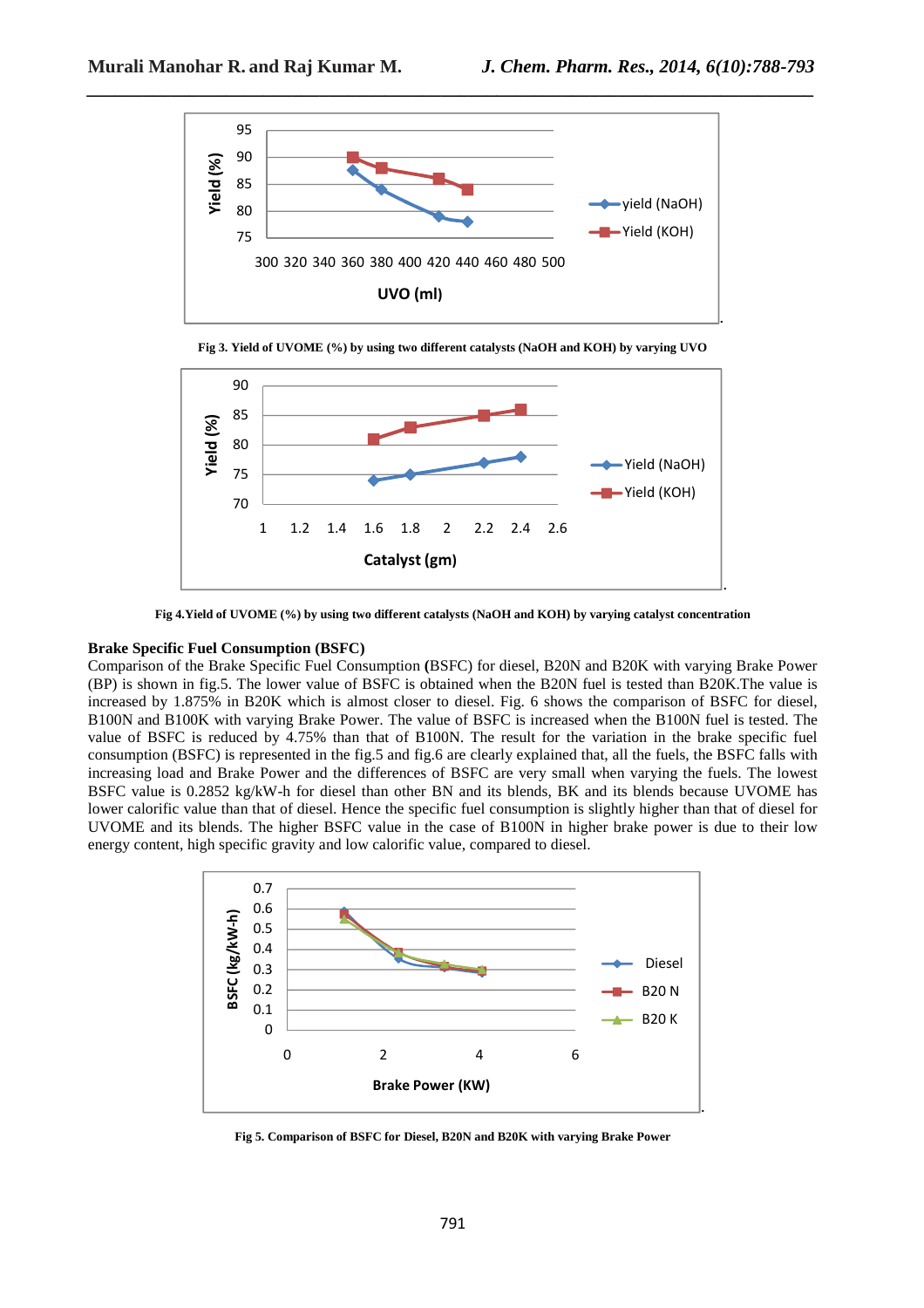

**Fig 6. Comparison of BSFC for Diesel, B100N and B100K with varying Brake Power** 

## **Brake Thermal Efficiency (BTE)**

Brake thermal efficiency (BTE) of BN and its blends, BK and its blends is lower compared to that of diesel. Fig.7 shows the comparison of BTE for diesel, B20N and B20K with varying Bake power. Compared to diesel and B20N, B20K has the lower value of BTE. BTE value for B20K is decreased by 0.96% when compared with B20N. The comparision of BTE for diesel, B100N and B100K with varying brake power is shown in fig.8. The BTE of B100K is lower than that of diesel and B100N. The value of B100N is increased by 0.8% than B100K. At higher brake power, the BTE of BK, BK blends, BN and its blends is lower than that of diesel by 0.12-2.26%. Since the engine is operated under constant injection and BN, BN blends, BK and BK blends have a smaller ignition delay; combustion is initiated much before TDC is reached. This improved the compression work and more heat loss and thus reduces the brake thermal efficiency of the engine. This can also be explained by the fact that maximum efficiency is obtained when most of the heat is released close to TDC. The start of heat release much before TDC for UVOME and its blends results in larger deviation from the ideal cycle and hence lower thermal efficiency is recorded. Also it is noticed that, the decrease in BTE is not proportional to the increase in % UVOME in the fuel. This variation is due to better lubricating properties of UVOME and higher density as compared to diesel.



**Fig 7. Comparison of BTE for diesel, B20N and B20K with varying Brake Power** 



**Fig 8. Comparison of BTE for diesel, B100N and B100K with varying Brake Power**